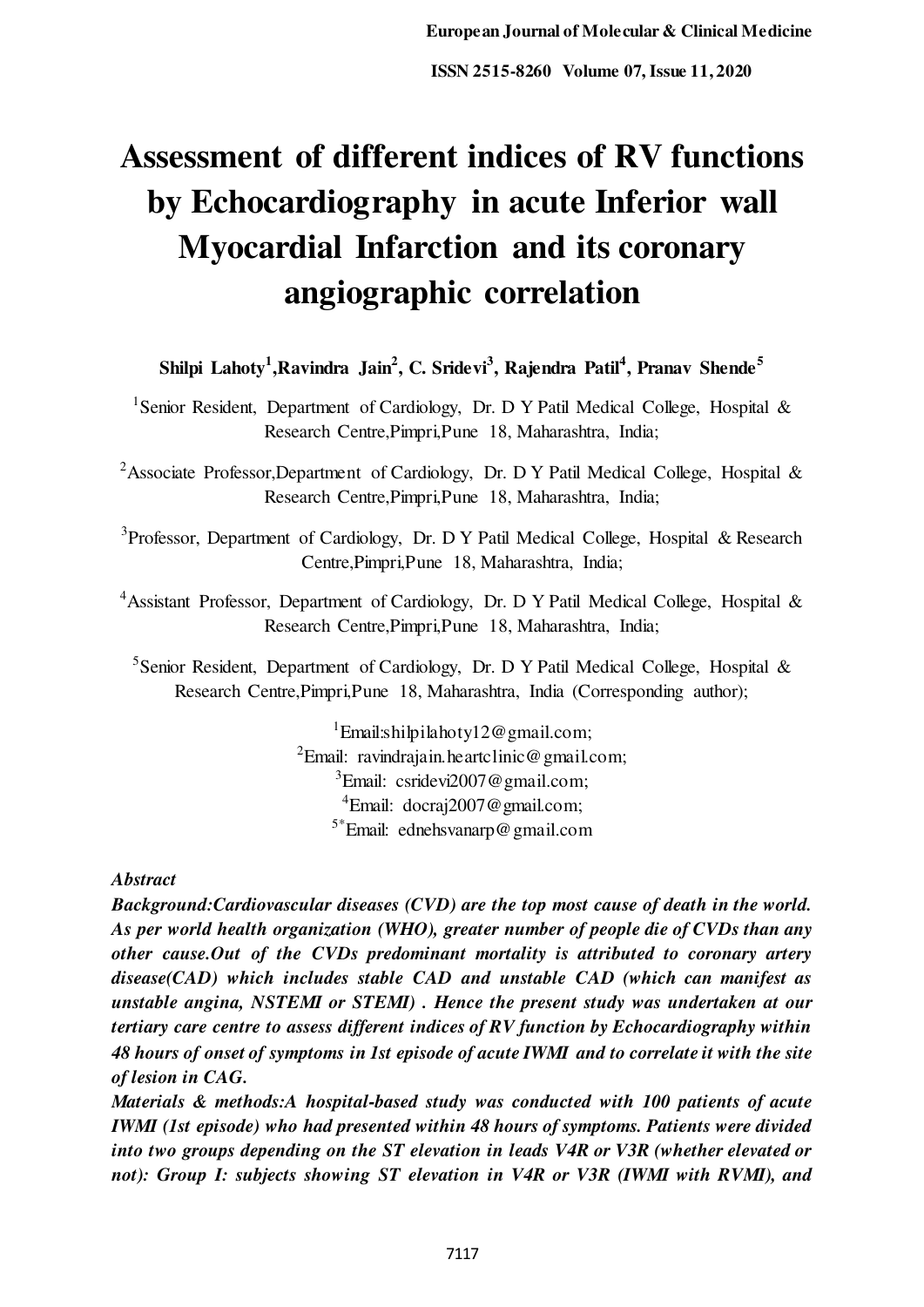*Group II: subjects showing isoelectric ST in V4R or V3R (IWMI without RVMI). The following parameters were used for RV functional assessment-- 1. TAPSE (tricuspid annular plane systolic excursion) , 2. RVFAC (right ventricular fractional area change), 3. Pulsed wave tissue Doppler imaging (assess S',ie, tricuspid annular velocity and MPI ,ie, myocardial performance index).* 

*These patients had undergone CAG to assess the site of lesion and its results was correlated with the RV indices.Statistical testing was conducted with the statistical package for the social science system version SPSS 20.0.* 

*Results:TAPSE (12.88±1.7 Vs 21.48±3.96),S'(9.14±1.14 Vs 16.14±2.40), RV-FAC(30.86±3.6 Vs 47.18±7.2) were substantially low in patients in group I as compared to group II whereas Myocardial Performance Index - Tissue Doppler Imaging (MPI-TDI) (0.62±0.16 vs. 0.32±0.10; p<0.05) values was substantially more in Group I as compared to Group II according to the Student t-test.The TAPSE (13.95±3.16 cm vs. 20.98±4.5 cm; p<0.05), S' (9.53±1.9 m/s vs. 15.9±2.6 m/s; p<0.05) and RV-FAC (30.96±3.3 vs. 47.12±7.4; p<0.05) values were compellingly lesser in cases with Proximal RCA Lesion whereas the MPI-TDI (0.66±0.11 vs. 0.31±0.07; p<0.05) values were higher in patients with Proximal RCA Lesion when compared to those without Proximal RCA Lesion as per Student ttest.For predicting proximal RCA lesion the cut off value of TAPSE < 16 showed Sensitivity of 87.5%, Specificity of 91.1%, Positive Predictive Value (PPV) of 82.3% and Negative Predictive Value (NPV) of 93.9%,the cut off value of S' <10 cm/sec showed Sensitivity of 81.25%, Specificity of 92.6%, PPV of 83.8% and NPV of 91.3%,the cut off value of MPI-TDI >0.55 showed Sensitivity of 84.3%, Specificity of 92.6%, PPV of 84.3% and NPV of 92.6% and the cut off value of RV-FAC <35% showed Sensitivity of 87.5%, Specificity of 91.1%, PPV of 82.3% and NPV of 93.9%.* 

*Conclusion- Echocardiography is a valuable tool to assess right ventricular function and to diagnose RVMI with IWMI. Assessment of different echocardiographic parameters of RV function showed substantial difference amongst groups with or without Proximal RCA lesion proven by coronary angiography.* 

*Key words: Echocardiography, RV function* 

## **Introduction**

Cardiovascular diseases (CVD) are the top most cause of death in the world. As per world health organization (WHO), greater number of people die of CVDs than any other cause.<sup>1</sup> Over the last two decades, the incidence and prevalence of CVDs have increased. This has had a multi-fold impact on the global health and economic scene. Most of the burden, a huge  $80\%$  is borne by the low and middle countries of the world.<sup>2</sup>

CAD can present as---Stable CAD and Unstable CAD which can manifest as--Unstable angina, NSTEMI (Non- ST elevation myocardial infarction), STEMI (ST elevation myocardial infarction).<sup>3, 4</sup>

Acute ST segment elevation MI (STEMI) generally happens when thrombus develops on a ruptured atheromatous plaque and blocks an epicardial coronary vessel. Survival of the person is dependent on many components, the major one being reclamation of brisk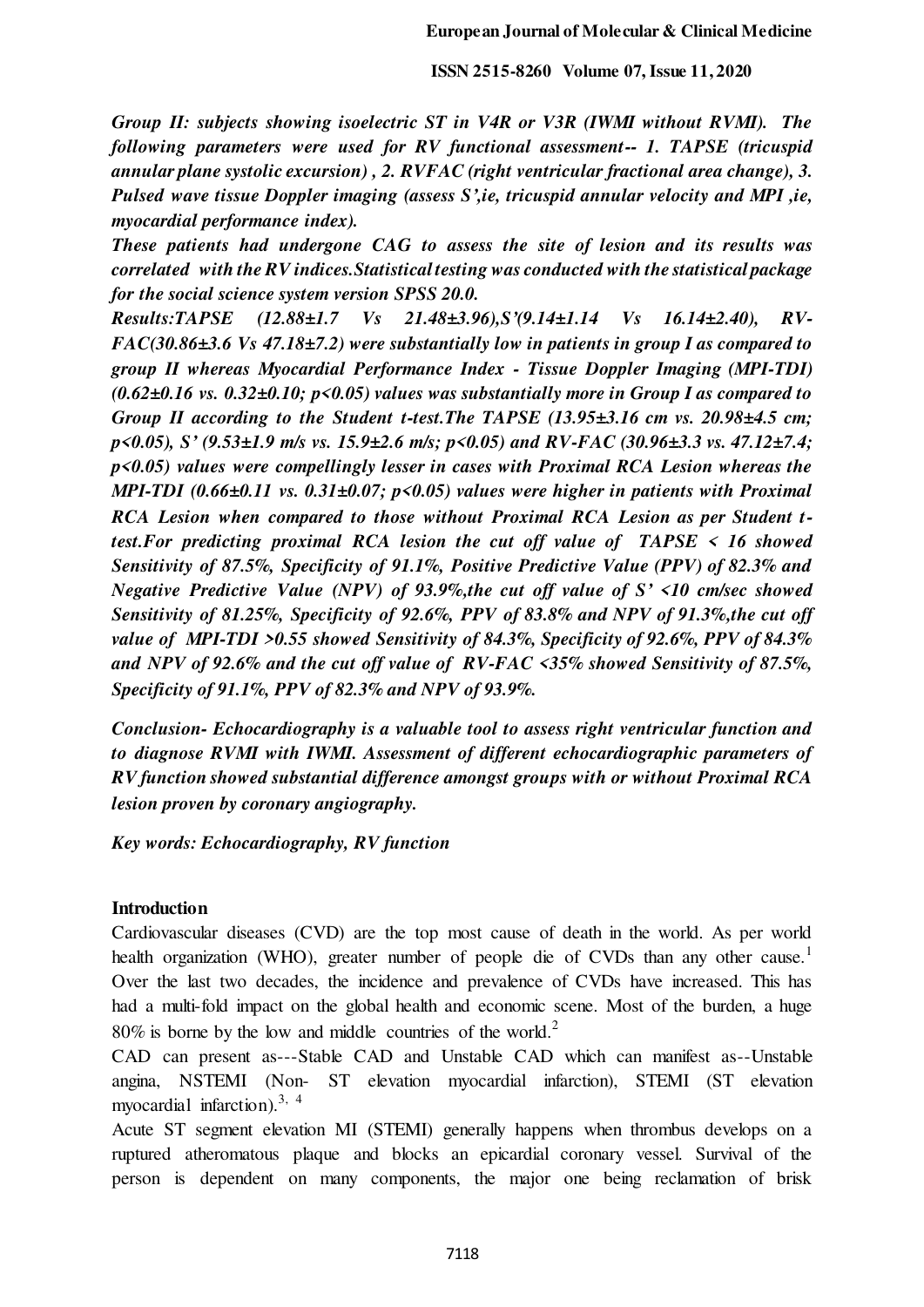antegrade coronary blood flow, the time required to attain this, and the maintained patency of the involved artery.<sup>5</sup>

The infarct in acute cases of Inferior Myocardial Infarction is commonly due to RCA involvement and less likely due to circumflex involvement. The fatality and complication rates are increased in cases of acute inferior wall MI that also involve the right ventricle. When a patient presents with complications like cardiogenic shock and arrhythmias, RCA territory is most commonly involved.<sup>6, 7</sup>

Area and volume measurement via conventional methods have restricted usefulness in understanding RV function because of its complicated structure. Many ECHO parameters have come up which helps in assessing the RV functions which is based on the contraction of longitudinal fibres, which brings tricuspid annulus close to apex. Various Tissue Doppler parameters have justified their need in assessing RV function.<sup>8, 9</sup>

Hence present study was undertaken at our tertiary care centre to assess different indices of RV function by Echocardiography within 48 hours of onset of symptoms in 1st episode of acute IWMI and correlating it with the site of lesion in angiography.

## **Materials & methods**

A hospital-based study was conducted with 100 patients of acute IWMI (1st episode) who had presented within 48 hours of symptoms. These patients had undergone Echocardiography for RV function assessment which was further co-related with the site of lesion in coronary angiogram. Patients were divided into two groups depending on the ST elevation in leads V4R or V3R (whether elevated or not):

• Group I: 32 subjects showed ST elevation in V4R or V3R (IWMI with RVMI).

• Group II: 68 subjects showed isoelectric ST in V4R or V3R (IWMI without RVMI)

First episode of acute inferior wall myocardial infarction patients attending OPD/IPD of Tertiary care Hospital who fulfilled the inclusion criteria were recruited. A detailed past and present history along with clinical examination of patients was done and the data were registered in a pre-designed form. Patient profile (Age, sex, weight, height), Clinical status (blood pressure, pulse rate, NYHA functional class), Complications like cardiogenic shock, arrhythmia, heart block, Risk-factors (diabetes, dyslipidaemia , hypertension, Smoking & family history of coronary artery disease), Drug History, ECG with right sided ECG on presentation were registered.

Echocardiographic assessment of RV function was performed as early as possible, within 48 hours of symptom onset and coronary angiogram was performed in all patients to assess for presence of a significant proximal RCA stenosis.

The following parameters were used for RV functional assessment--

1)TAPSE

In apical 4-chamber view, M-mode cursor was placed through tricuspidannulus at lateral RV free wall in such a way that the annulus move along M-mode cursor. From M-mode tracing the amount of longitudinal motion ofannulus at peak systole was measured. Total displacement was measured byleading edge of echoes and expressed in millimeter.

# 2. RVFAC

RVFAC is defined as (RV end diastolic area - RV end systolic area)/enddiastolic area × 100. Right ventricular area in diastole and systole wereobtained by tracing the RV endocardium in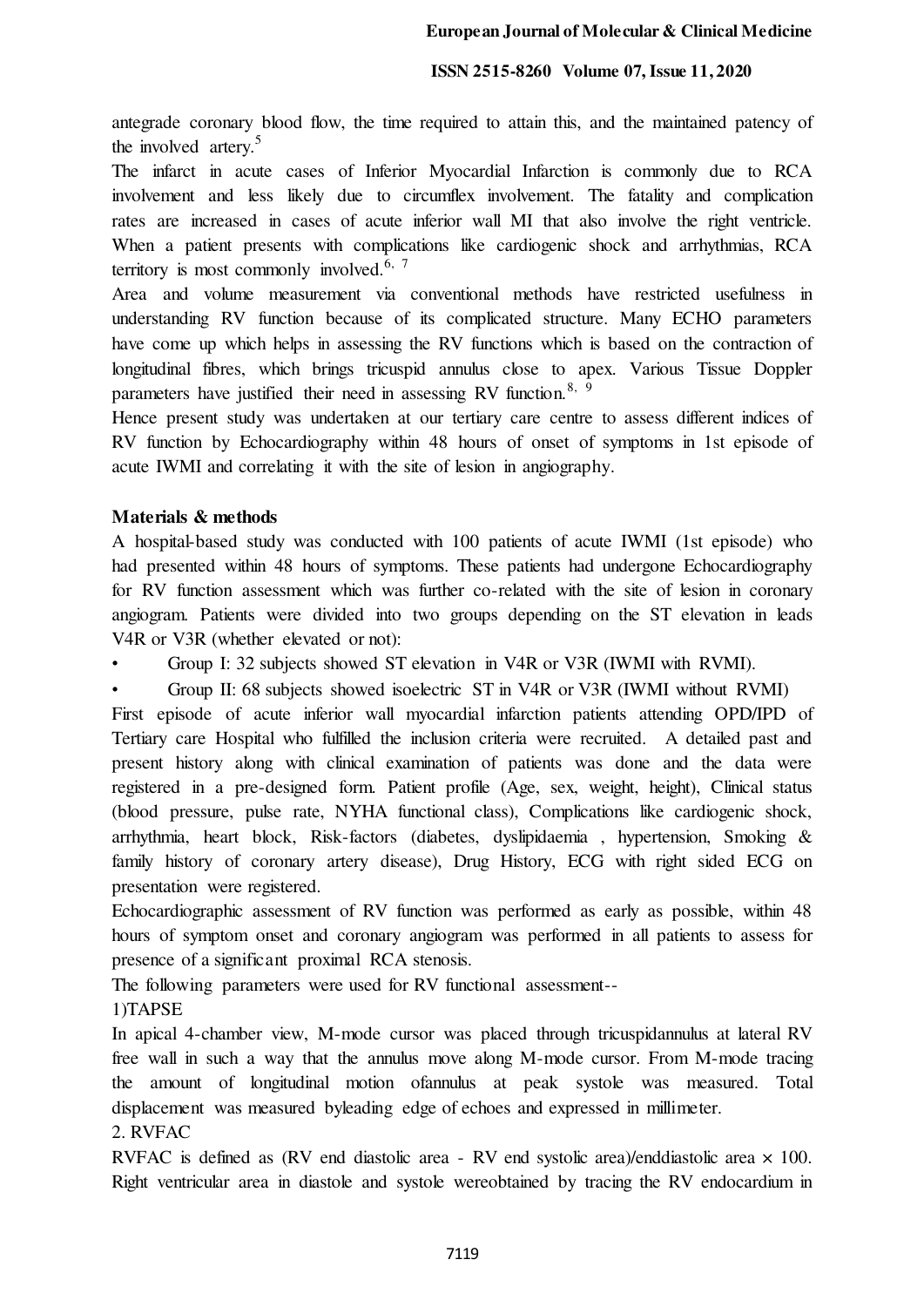both phases from the annulusalong free wall to apex and then back to annulus along interventricularseptum in apical 4 chamber view.

3. Pulsed wave tissue Doppler imaging

A major positive velocity (S') was recorded with the movement of annulustowards apexduring systole. With the movement of annulus towards baseduring diastole, two majornegative waves were recorded-one during earlydiastole (E') and one during late diastole (A'). S' duration was measured asejection time (ET), the time between the end of S' and the

beginning of E' asisovolumic relaxation time (IRT), time between end of A0 and beginning of S'asisovolumic contraction time (ICT). Right ventricular MPI is calculated as

 $(IRT + ICT)/ET.$ 

Coronary Angiography

Significant proximal RCA stenosis is defined in the coronary angiogram by thepresence of occlusion, ≥70% stenosis, acute thrombosis or dissected plaquein RCA before the origin of first major RV branch. The patients were dividedinto two groups according to the level of the right coronary artery lesion whenthe IRA was the right coronary artery. The patients with the lesion proximal tothe major RV branch of the right coronary artery were defined as proximalRCA group, whereas those with the lesion distal to the major RV branch ofright coronary artery were defined as without proximal RCA group.

Statistical testing was conducted with the statistical package for the social science system version SPSS 20.0. Continuous variables presented as  $Mean \pm SD$  or median (IOR) for nonnormally distributed data. Categorical variables expressed as frequencies and percentages.

### **Results**

The patients in Group I had a mean age of  $55.06 \pm 11.53$  years. The mean age of cases in Group II was  $57.65 \pm 11.41$  years. There was 25 (78.1%) male and 7 (21.9%) female cases in Group I while this number was 55 (80.9%) male and 13 (19.1%) female cases in Group II. The incidence of Kussmaul's sign (59.4%vs 0%), raised JVP (68.7%vs. 8.8%) and hypotension (75%vs.14.7%) was significantly more in Group I compared to Group II according to Chi-Square test. The Tricuspid Annular Plane Systolic Excursion  $(TAPSE)(12.86\pm1.7 \text{ cm vs. } 21.48\pm3.96 \text{ cm}; \text{ p} < 0.05)$ , Tissue Doppler Peak systolic velocity (S')  $(9.14 \pm 1.14 \text{ m/s}$  vs.  $16.14 \pm 2.40 \text{ m/s}$ ;  $p \le 0.05$ ) and Right Ventricular Fractional area change (RV-FAC) (30.86 $\pm$ 3.6 vs. 47.18 $\pm$ 7.2; p $\leq$ 0.05) values was substantially lesser in Group I compared to Group II as per Student t-test.The Myocardial Performance Index - Tissue Doppler Imaging (MPI-TDI) (0.62±0.16 vs. 0.32±0.10; p<0.05) values was substantially more in Group I as compared to Group II according to the Student t-test.

The TAPSE (13.95±3.16 cm vs. 20.98±4.5 cm; p<0.05), S' (9.53±1.9 m/s vs. 15.9±2.6 m/s;  $p\leq 0.05$ ) and RV-FAC (30.96 $\pm$ 3.3 vs. 47.12 $\pm$ 7.4;  $p\leq 0.05$ ) values was compellingly lesser in cases with Proximal RCA Lesion whereas the MPI-TDI  $(0.66\pm0.11 \text{ vs. } 0.31\pm0.07; \text{ p} \le 0.05)$ values were higher in patients with Proximal RCA Lesion when compared to those without Proximal RCA Lesion as per Student t-test.

For predicting proximal RCA lesion the cut off value of  $TAPSE < 16$  showed Sensitivity of 87.5%, Specificity of 91.1%, Positive Predictive Value (PPV) of 82.3% and Negative Predictive Value (NPV) of 93.9%, the cut off value of S' <10 cm/sec showed Sensitivity of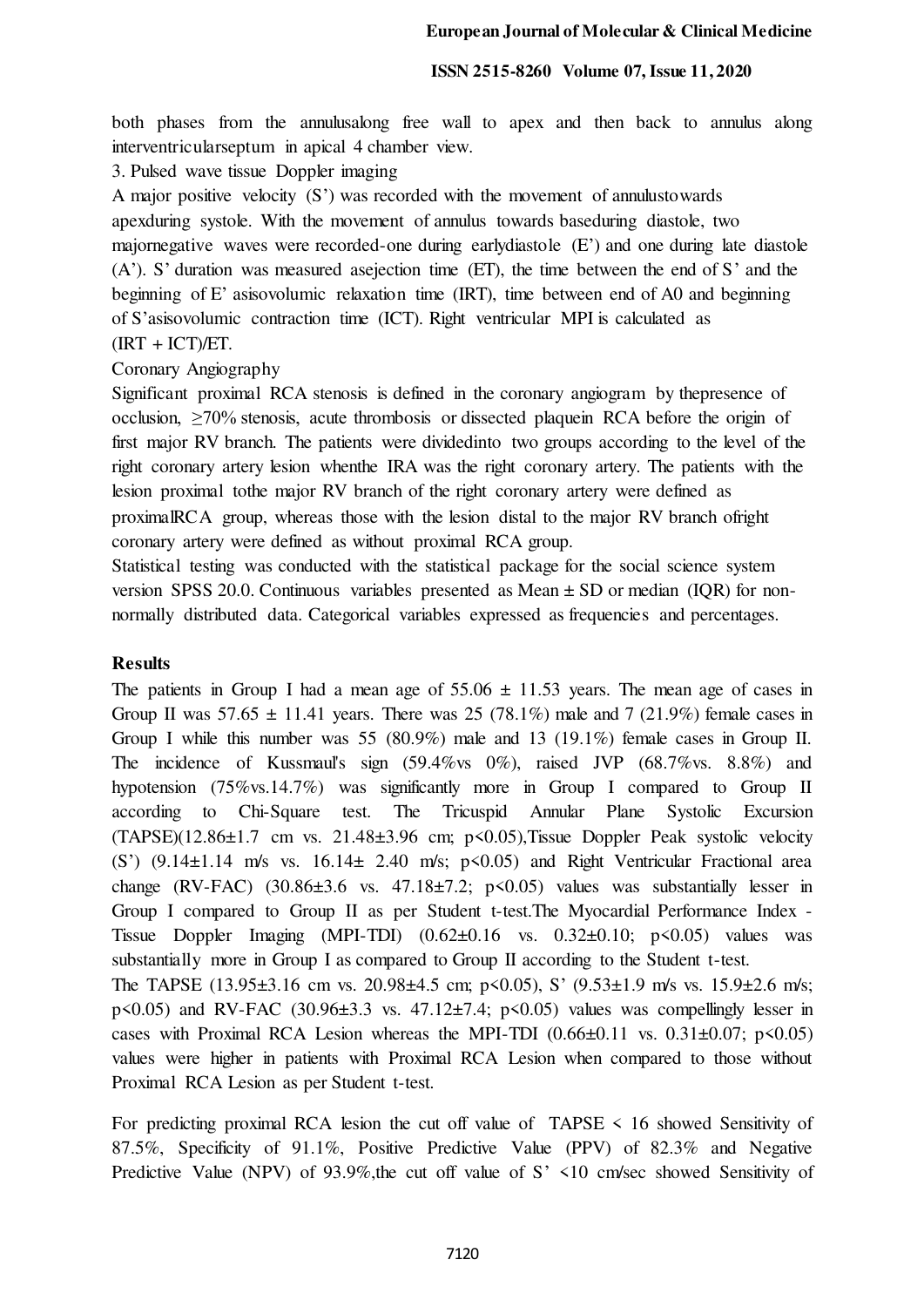81.25%, Specificity of 92.6%, PPV of 83.8% and NPV of 91.3%,the cut off value of MPI-TDI >0.55 showed Sensitivity of 84.3%, Specificity of 92.6%, PPV of 84.3% and NPV of 92.6% and the cut off value of RV-FAC <35% showed Sensitivity of 87.5%, Specificity of 91.1%, PPV of 82.3% and NPV of 93.9%.

To predict proximal RCA lesions in patients with RVMI, the cut off values of TAPSE, S', MPI-TDI and RV-FAC showed good sensitivity (87.5%, 81.25%, 84.3% and 87.5% respectively) and good specificity (91.1%, 92.6%, 92.6% and 91.1% respectively). The association of all 4 parameters with proximal RCA lesion was statistically significant.

| Clinical Parameters |                | Group I |       | Group $\Pi$    |       | p Value     |
|---------------------|----------------|---------|-------|----------------|-------|-------------|
|                     |                | N       | $\%$  | N              | $\%$  |             |
| Kussmaul's          | Yes            | 19      | 59.4% | $\overline{0}$ |       | 50.05       |
| sign                | No             | 13      | 40.6% | 68             | 100%  |             |
|                     | Total          | 32      | 100%  | 68             | 100%  |             |
| Raised JVP          | Yes            | 22      | 68.7% | 6              | 8.8%  | $\leq 0.05$ |
|                     | N <sub>o</sub> | 10      | 31.3% | 62             | 91.2% |             |
|                     | Total          | 32      | 100%  | 68             | 100%  |             |
| Hypotension         | Yes            | 24      | 75%   | 10             | 14.7% | $\leq 0.05$ |
|                     | N <sub>o</sub> | 8       | 25%   | 58             | 85.3% |             |
|                     | Total          | 32      | 100%  | 68             | 100%  |             |

Table 1: Distribution of patients in accordance with Clinical Parameters

Table 2: Echocardiographic parameters of Right Ventricular Systolic Function in the two groups--

| Parameters       | Group I |           | Group $\Pi$ |           | p Value     |
|------------------|---------|-----------|-------------|-----------|-------------|
|                  | Mean    | <b>SD</b> | Mean        | <b>SD</b> |             |
| TAPSE (cm)       | 12.88   |           | 21.48       | 3.96      | $\leq 0.05$ |
| S'(m/s)          | 9.14    | 1.14      | 16.14       | 2.40      | $\leq 0.05$ |
| <b>MPI-TDI</b>   | 0.62    | 0.16      | 0.32        | 0.10      | $\leq 0.05$ |
| $RV$ -FAC $(\%)$ | 30.86   | 3.6       | 47.18       | 7.2       | $\leq 0.05$ |

TAPSE - Tricuspid Annular Plane Systolic Excursion; S' - Tissue Doppler Peak systolic velocity; MPI-TDI - Myocardial Performance Index - Tissue Doppler Imaging; RV-FAC - Right Ventricular Fractional area change

Table 3: Comparing Echocardiographic parameters of Right Ventricular Systolic Function with the site of Culprit lesion on Angiography

| <b>Parameters</b> | Proximal RCA Lesion |           | Without Proximal RCA Lesion |           |             |
|-------------------|---------------------|-----------|-----------------------------|-----------|-------------|
|                   | Mean                | <b>SD</b> | Mean                        | <b>SD</b> | Value       |
| TAPSE (cm)        | 13.95               | 3.16      | 20.98                       | 4.5       | $\leq 0.05$ |
| S'(m/s)           | 9.53                | 1.9       | 15.9                        | 2.6       | $\leq 0.05$ |
| <b>MPI-TDI</b>    | 0.66                | 0.11      | 0.31                        | 0.07      | 50.05       |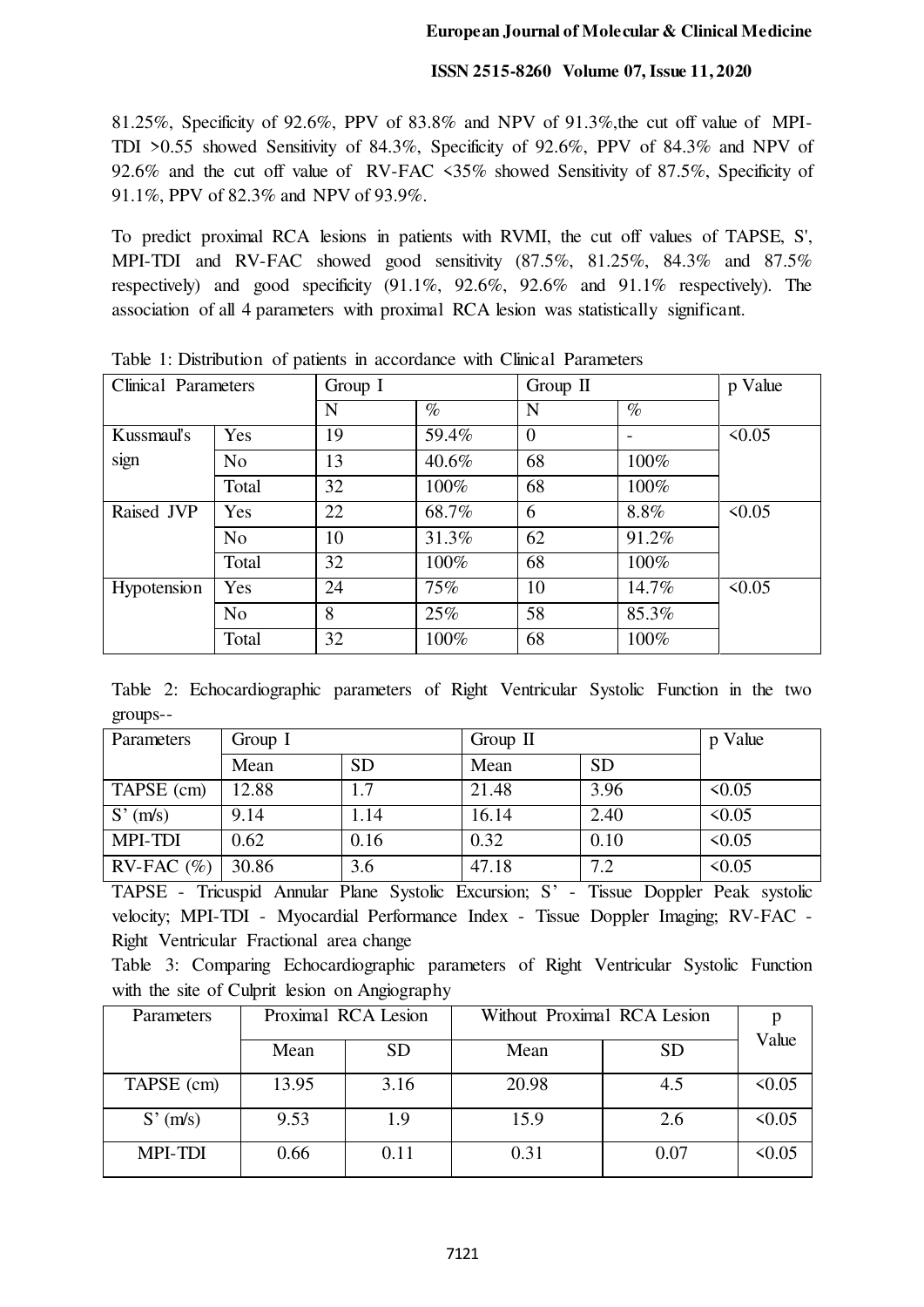| RVIFAC<br>$\mathscr{O}_0$<br>$\mathbf{u} \cdot \mathbf{v}$ | 0.96 | J .J |  |  |
|------------------------------------------------------------|------|------|--|--|
|                                                            |      |      |  |  |

| <b>Parameters</b>        | Sensitivity     | Specificity     | PPV $(\%)$ | $NPV$ (%) | Value<br>$\mathbf{p}$ |
|--------------------------|-----------------|-----------------|------------|-----------|-----------------------|
|                          | $\mathscr{G}_o$ | $\mathscr{G}_o$ |            |           |                       |
| $TAPSE(\leq 16mm)$       | 87.5%           | 91.1%           | 82.3%      | 93.9%     | $\leq 0.05$           |
| $S'(510 \text{ cm/sec})$ | 81.25%          | 92.6%           | 83.8%      | 91.3%     | $\leq 0.05$           |
| <b>MPI-TDI</b>           | 84.3%           | 92.6%           | 84.3%      | 92.6%     | $\leq 0.05$           |
| (50.55)                  |                 |                 |            |           |                       |
| <b>RV-FAC</b>            | 87.5%           | 91.1%           | 82.3%      | 93.9%     | $\leq 0.05$           |
| $(35\%)$                 |                 |                 |            |           |                       |

Table 4: Sensitivity and specificity of ECG parameters in predicting RCA lesion

## **DISCUSSION**

In the present study, the patients in Group I had a mean age of  $55.06 \pm 11.53$  years. The mean age of cases in Group II was  $57.65 \pm 11.41$  years. There was 25 (78.1%) male and 7 (21.9%) female cases in Group I while this number was 55 (80.9%) male and 13 (19.1%) female cases in Group II. The incidence of Kussmaul's sign (59.4%vs 0%), raised JVP (68.7%vs. 8.8%) and hypotension (75%vs.14.7%) was significantly more in Group I compared to Group II according to Chi-Square test. The Tricuspid Annular Plane Systolic Excursion  $(TAPSE)(12.86±1.7 cm vs. 21.48±3.96 cm; p<0.05)$ , Tissue Doppler Peak systolic velocity (S')  $(9.14 \pm 1.14 \text{ m/s}$  vs.  $16.14 \pm 2.40 \text{ m/s}$ ;  $p \le 0.05$ ) and Right Ventricular Fractional area change (RV-FAC) (30.86 $\pm$ 3.6 vs. 47.18 $\pm$ 7.2; p<0.05) values was substantially lesser in Group I compared to Group II as per Student t-test. The Myocardial Performance Index - Tissue Doppler Imaging (MPI-TDI)  $(0.62\pm0.16 \text{ vs. } 0.32\pm0.10; \text{ p} < 0.05)$  values was substantially more in Group I as compared to Group II according to the Student t-test.

The TAPSE  $(13.95\pm3.16 \text{ cm} \text{ vs. } 20.98\pm4.5 \text{ cm} \text{ ; } p \le 0.05)$ , S'  $(9.53\pm1.9 \text{ m/s} \text{ vs. } 15.9\pm2.6 \text{ m/s} \text{ ; }$  $p \le 0.05$ ) and RV-FAC  $(30.96 \pm 3.3 \text{ vs. } 47.12 \pm 7.4; \text{ p} \le 0.05)$  values was compellingly lesser in cases with Proximal RCA Lesion whereas the MPI-TDI  $(0.66\pm0.11 \text{ vs. } 0.31\pm0.07; \text{ p} \le 0.05)$ values were higher in patients with Proximal RCA Lesion when compared to those without Proximal RCA Lesion as per Student t-test.

The cut off value of  $\leq 16$ mm for TAPSE showed Sensitivity of 87.5%, Specificity of 91.1%, Positive Predictive Value (PPV) of 82.3% and Negative Predictive Value (NPV) of 93.9%. The cut off value of <10 cm/sec for S' showed Sensitivity of 81.25%, Specificity of 92.6%, PPV of 83.8% and NPV of 91.3%. The cut off value of >0.55 for MPI-TDI showed Sensitivity of 84.3%, Specificity of 92.6%, PPV of 84.3% and NPV of 92.6%. The cut off value of <35% for RV-FAC showed Sensitivity of 87.5%, Specificity of 91.1%, PPV of 82.3% and NPV of 93.9%. In the present study, to predict proximal RCA lesions in patients with RVMI, the cut off values of TAPSE, S', MPI-TDI and RV-FAC showed good sensitivity (87.5%, 81.25%, 84.3% and 87.5% respectively) and good specificity (91.1%, 92.6%, 92.6% and 91.1% respectively). The association of all 4 parameters with proximal RCA lesion was statistically significant.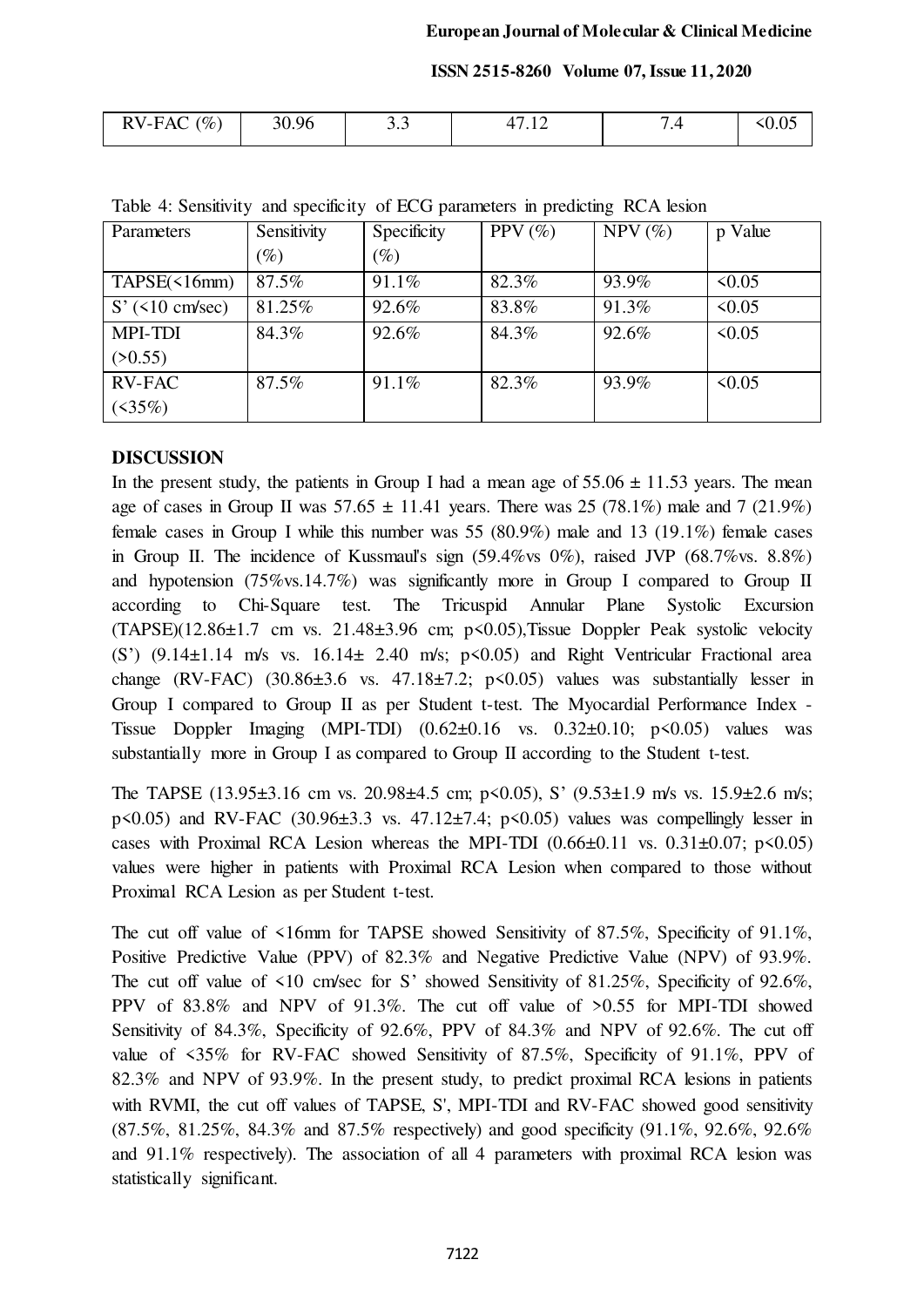Coghlan JG et al studied 90 patients with first episode of IWMI of which 67 patients underwent CAG. There was significant difference between group 1 (IWMI + RVMI,  $n = 26$ ) and group 2(isolated IWMI,  $n = 41$ ) in TAPSE (13.5  $\pm$  1.3 vs 21.3  $\pm$  1.7, p < 0.001). There was a good interobserver correlation for TAPSE. TAPSE  $\leq$  16 (sensitivity 93%, specificity 100%), were useful in predicting presence of proximal RCA stenosis.<sup>10</sup>

Gopalan et al in his study with 90 patients with first episode of IWMI of which 67 patients underwent CAG found that there was significant difference between group 1 (IWMI with RVMI,  $n = 26$ ) and group 2 (IWMI without RVMI,  $n = 41$ ) in TAPSE (13.5  $\pm$  1.3 vs 21.3  $\pm$ 1.7,  $p \le 0.001$ ), MPI by tissue Doppler  $(0.87 \pm 0.1 \text{ vs } 0.55 \pm 0.2, p \le 0.001)$  and in tissue Doppler systolic velocity from RV free wall (S'  $9.8 \pm 1.1$  vs  $15.0 \pm 1.5$ , p < 0.001). There was a good interobserver correlation for TAPSE, MPI by TDI, and S' velocity. TAPSE  $\leq 16$ (sensitivity 93%, specificity 100%), MPI-TDI  $> 0.69$  (sensitivity 94.7%, specificity 93.5%), S  $\leq$  12.3 (sensitivity 90.3%, specificity 94.3%) were useful in predicting presence of proximal  $RCA$  stenosis.<sup>11</sup>

El Sebaie et al compared the validity of echocardiographic parameters assessing right ventricular (RV) function for the prediction of proximal right coronary artery (RCA) lesion in patients with inferior wall myocardial infarction. Patients with proximal RCA showed significantly lower S' (10.44  $\pm$  2.61 cm/s vs. 12.11  $\pm$  2.94 cm/s,p = 0.013) while MPI was significantly higher (0.82  $\pm$  0.222 Vs. 0.47  $\pm$  0.10, p = 0.001) when compared with patients without proximal RCA stenosis. It further concluded that most independent predictors for proximal RCA lesions were MPI ( $p = 0.0001$ ) and a cut-off value of 0.58 for MPI had a sensitivity of 95% and specificity of 97% for the diagnosis proximal RCA.<sup>12</sup>

Shetaya A et al conducted study on 35 cases with  $1<sup>st</sup>$  episode of IWMI and showed substantial variations between groups in TAPSE (1.28cm vs 1.98 p  $\leq$  0.001), MPI-TDI (0.69 $\pm$ 0.12 vs 0.38 $\pm$ 0.05 p < 0.001), and in S' velocity from RV free wall (0.09m/s $\pm$ 0.02 vs 0.12m/s  $\pm$ 0.02 p  $\leq$  0.001). He noted that S' $\leq$ 10cm/s is useful in determining a proximal RCA lesion with sensitivity of 92.86% and specificity of 85.71%, PPV 81.25, NPV 94.7, MPI-TDI>0.55 had a sensitivity of 92.86 % and a specificity of 100%, 100% PPV and 95.45% NPV, TAPSE<16mm had a sensitivity of 93%, and a specificity of  $100\%$ .<sup>13</sup>

Roshdy et al in her study found that there was significant difference between IWMI with RVMI and isolated IWMI patients in TAPSE (14.63± 3.68 Vs 19.02± 3.01), S' (9.29±2.74 Vs  $13.61\pm2.18$ ) MPI-TDI (0.7 $\pm$ 0.2 Vs 0.5 $\pm$ 0.1) and RVFAC (34.1 $\pm$ 6.2 Vs 44.8 $\pm$ 8.5).<sup>14</sup>

#### **Conclusion**

Clinical suspicion of right ventricular involvement in the setting of acute inferior wall myocardial infarction, should arise from the presence of hypotension and shock with clear lung field, engorged neck vein and Kussmaul's sign. 12 lead ECG with right precordial leads further helps in screening patients of Inferior wall myocardial infarction with RV involvement. Echocardiography is a valuable tool to assess right ventricular function and to diagnose RVMI with IWMI. Assessment of different echocardiographic parameters of RV function showed substantial difference amongst groups with or without Proximal RCA lesion proven by coronary angiography.